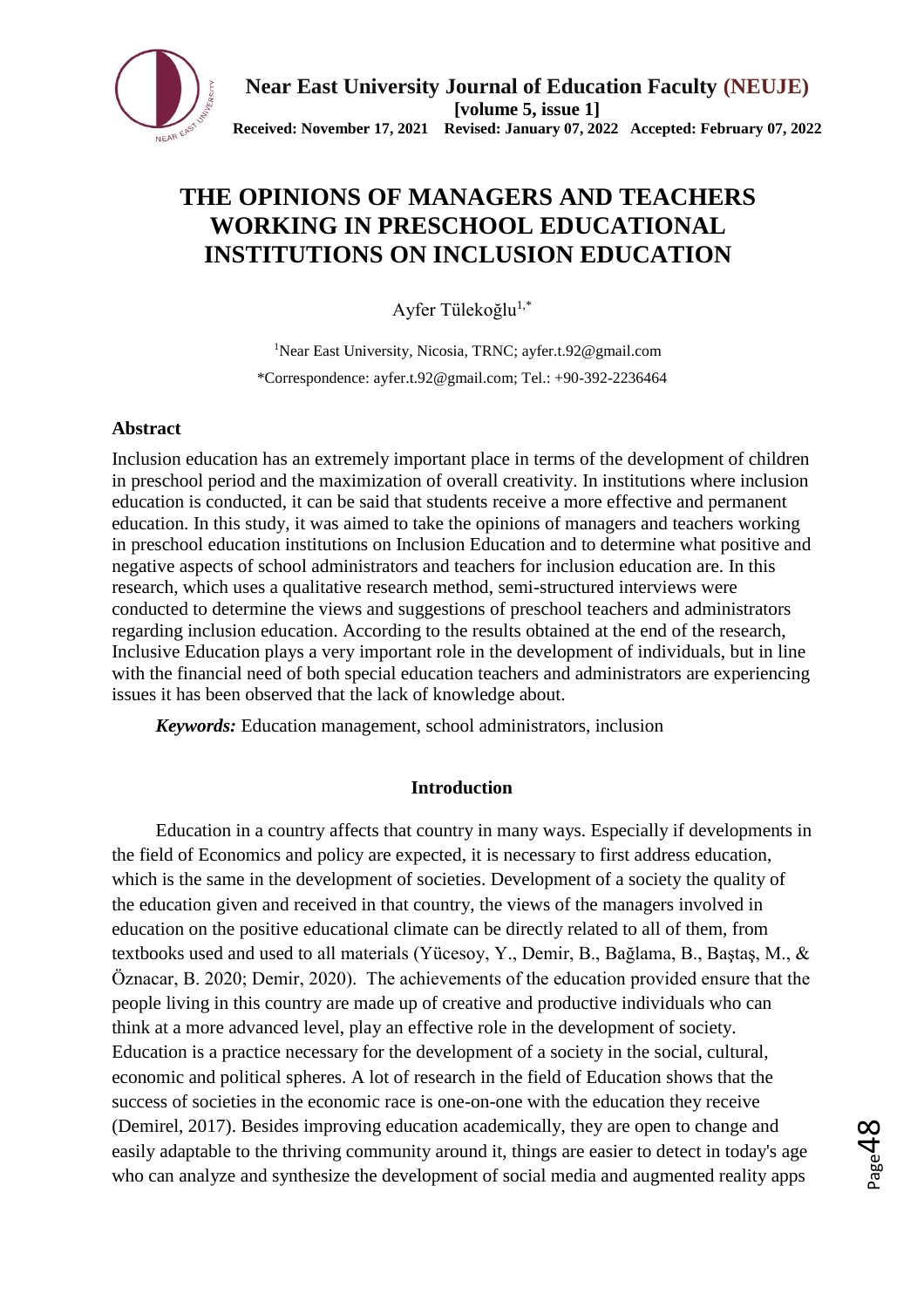that allows you to be the judge of even with keep away from, and education of individuals who are able to follow the reflection makes (Bicen ve Demir, 2020; Nacak , Bağlama, Demir, 2020). The period in which the foundations of education are laid is the preschool period. The pre-school period covers the most valuable years, when the foundations of an individual's entire educational process are laid, permanent learning occurs (Gök ve Erba, 2011).

Pre-school period, which reflects the period before primary school and after birth, is the period in which the building blocks of the achievements that a person will acquire in their life are created. It is known how important this period is for the future life of the individual. Preschool education is the period covering a period of 6 years from the moment a person leaves the womb to the age of primary education, forming the basis of a person's development in many areas and starting to form Personality Development (Özaydın ve Çolak, 2011). In preschool, children are equipped with perception and comprehension abilities in many areas. During this period, which covers a 6-year process, there are times when development and learning are intense due to the fact that children's endocrine hormone secretions are at very high levels. Therefore, children are receptive, interested, open to learning and motivated. If there is a lack of skills that need to be acquired during this period, this deficiency will face them as bigger problems in their future lives. In this period which children's personality, cognitive, social, physical, sensory, affective and individual development progress most intensively, it is necessary to bring children together with the right stimulants as possible, to support their socialization by bringing them together with peer groups, and to contribute to the education level with effective materials. Preschool children, who have a high level of imagination and creativity, should not be limited, but should be supported with appropriate materials, create original products, and express their ideas freely.

Today, the number of individuals with special education needs is gradually decreasing. Despite this, we still meet students with special educational needs in our environment and schools. If we look at the reasons for this, environmental reasons, preterm birth due to the progress of Medicine and the survival of even babies with serious health problems, traffic accidents caused by increased traffic due to the growing population, and many such reasons can be shown (Batu ve İftar, 2010). In short, individuals with special needs enter our lives. In fact, we are all disabled candidates. Individuals with special needs have the right to live and benefit from equal opportunity in education, just like other normal individuals. The concept that we come across frequently regarding the educational environments of individuals with special needs is the concept of "least restrictive educational environment". This concept reflects the environment in which a person with special needs is kept at least away from family, environment and peers, spends a lot of time between normal developing individuals, and is trained by the teachers of those classes in normal classrooms, but also provides the best degree of education requirements (Batu ve İftar, 2010).

Individuals in need of special education will benefit from being educated in the same schools and in the same classes as their normal developing peers to become socialized, gain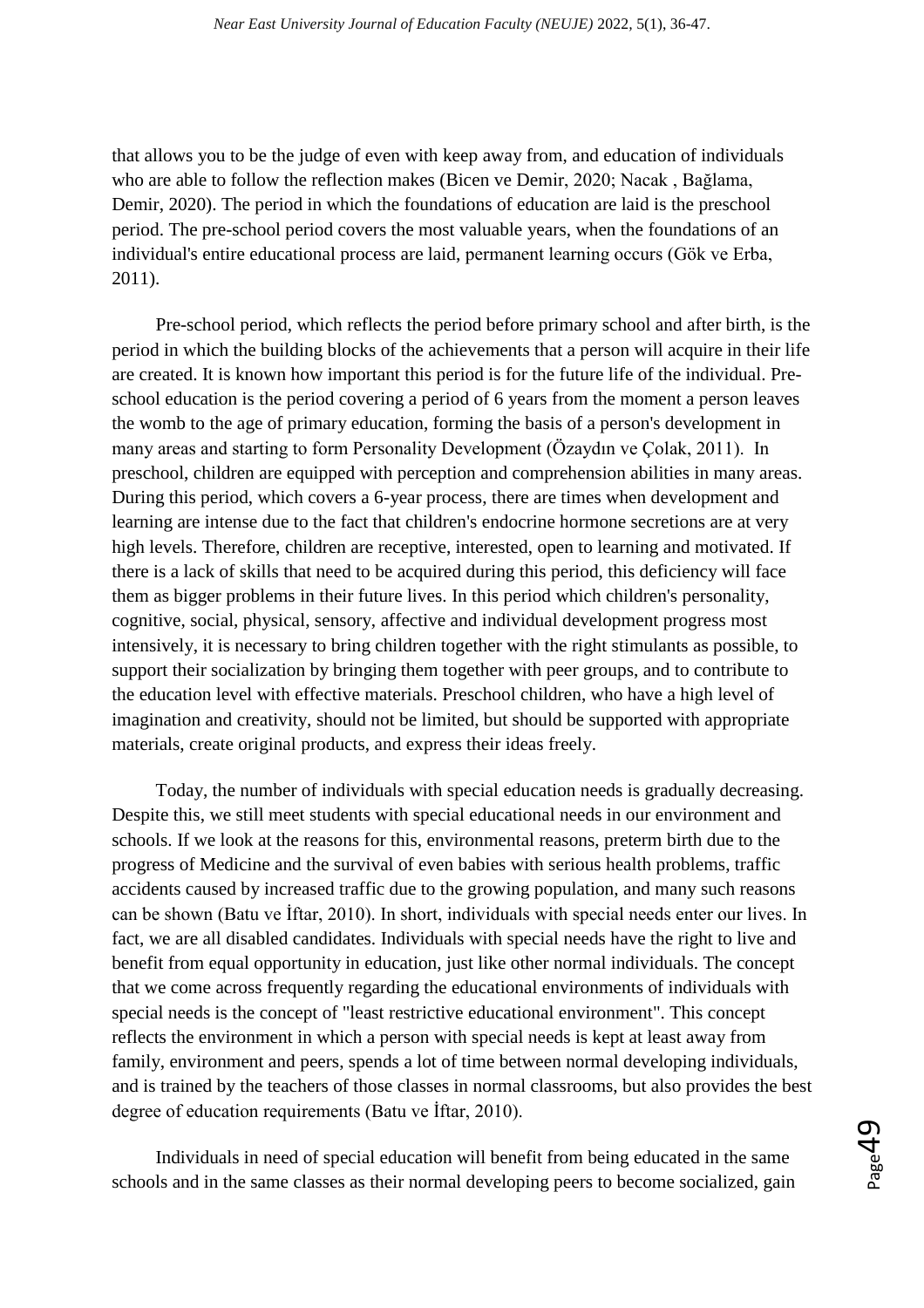independent life skills and develop their self-confidence. A fusion education applied in this way will mutually contribute to the formation of positive attitudes gained from an early age for both individuals with special needs who are undergoing fusion education and individuals who develop normally in the classes in which they are located. This acquisition is the basis for forward-thinking societies, accepting differences and living fraternally within the framework of respect and love. Education provided by inclusion has benefits for individuals, parents, teachers and administrators who develop normally, as well as the specially educated individual (Akcay, M., Karabag, T., Baglama, B. ve Yucesoy, Y. 2019). In this context, a large role falls to the administrators and then to the teachers in the schools. In our country, there are many problems in this area. As there may be various reasons for the problems experienced, it is based on the perspectives, interests and relevance, efforts and insufficient knowledge of school administrators and teachers for inclusion education. This is the main problem of my research. In light of this basic Problem, answers to sub-problems were sought:

What are the thoughts of the administrators and teachers working in the preschool period in the TRNC about the need for inclusion education?

1. What is the level of knowledge of administrators and teachers working in preschool institutions in the TRNC on inclusion?

2. What problems and limitations do managers and teachers face in inclusion education in preschool institutions in TRNC?

#### **Methodology**

#### **Research Design**

This research aimed to reveal the opinions and suggestions of managers and teachers working in preschool education institutions in TRNC regarding inclusion education. For this purpose, the opinions of teachers and administrators were used. Qualitative research method was used in this study aimed at collecting opinions on a selected topic and examining these views.

Yıldırım and Şimşek described qualitative research as "research in which qualitative data collection methods such as observation, interview and document analysis are used and a qualitative process is followed to reveal perceptions and events in a realistic and holistic manner in the natural environment" (Yıldırım ve Şimşek, 2018).

In the context of the study, semi-structured interviews were conducted to determine the views and suggestions of teachers and administrators of preschool education who applied inclusion education in the school and classroom.

An interview is a researcher-led interview with a person or group with a specific purpose (Patton, 2018). Interviews were analyzed using induction analysis technique.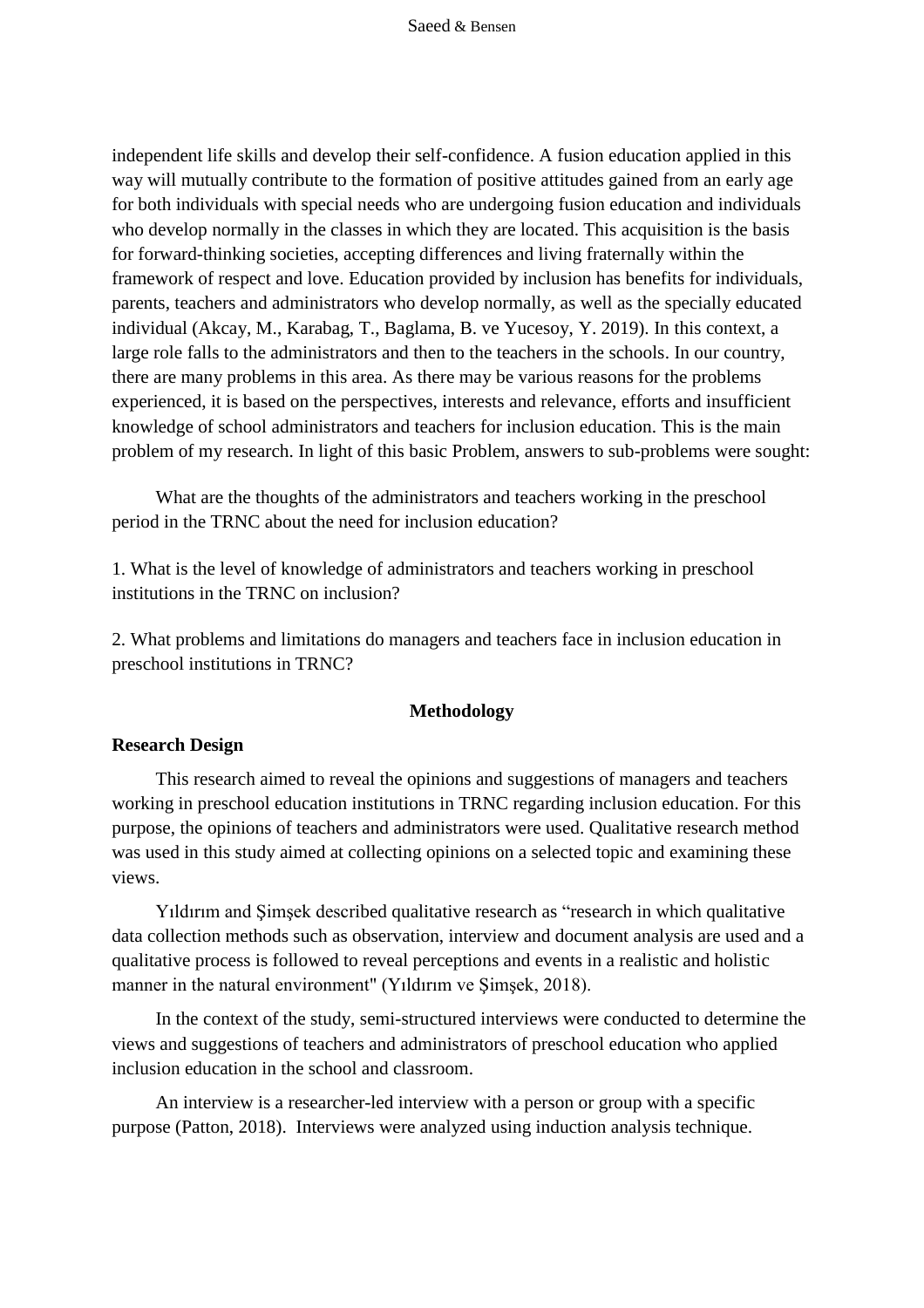#### **Participants and Sampling**

The universe of the study is, in the 2018-2019 academic year, working in institutions that provide pre-school education affiliated to the TRNC Ministry of National Education, who are easily accessible due to the limitations in terms of time and workforce, and who have both experience and experience in the relevant subject. 15 pre-school teachers and 10 administrators are selected upon the suggestions of teachers and administrators in order to reach out to those who are not, regardless of their area of duty.

12 of the teachers interviewed in this study were women and 3 were men. The managers interviewed were 4 women and 6 men.

## **Data Collection Tools**

An interview form using a qualitative research method will be used to obtain data throughout the research. The interview form will consist of semi-structured questions. The Form will be applied to school administrators and teachers. Registration will be made with the permission of the participants while the interview form is applied. After the interview, the records will be examined, written and analyzed.

#### **Findings and Review**

In the results part of the study, the results obtained in relation to each of the questions that are expected to be answered regarding the sub-goals created in accordance with the main purpose of the study are included. 15 teachers who participated in the study were asked 13 questions and 10 managers were asked 10 Questions. Participants were asked to answer all questions sincerely and honestly, and to provide opinions and suggestions. The answers given were examined for 3 sub-purposes.

## **Findings and Discussion**

Based on the answers given in the first question, the gender and graduation places of the interviewees are given in Table 1, Table 2 and Table 3 in order of the tables about the years of graduation and how many years they have been in the profession.

#### **Table 1.**

Demographics information.

| <b>Graduation</b> |   | Adminstrator |            |      |              | <b>Teacher</b> |       |        |            |               |        |      |
|-------------------|---|--------------|------------|------|--------------|----------------|-------|--------|------------|---------------|--------|------|
| <b>Places</b>     |   | WOMAN        | <b>MAN</b> |      | <b>TOTAL</b> |                | WOMAN |        | <b>MAN</b> |               | TOTAL. |      |
|                   |   | $\%$         |            | $\%$ |              | $\frac{0}{0}$  |       | $\%$   |            | $\frac{0}{0}$ |        | $\%$ |
| Atatürk           |   |              |            |      |              |                |       |        |            |               |        |      |
| <b>Teacher</b>    | 4 | 40           | 6          | 60   | 10           | 100            | 10    | 66.6 3 |            | 20            | 13     | 86.6 |
| <b>Academy</b>    |   |              |            |      |              |                |       |        |            |               |        |      |

 $_{\rm Page}$ 51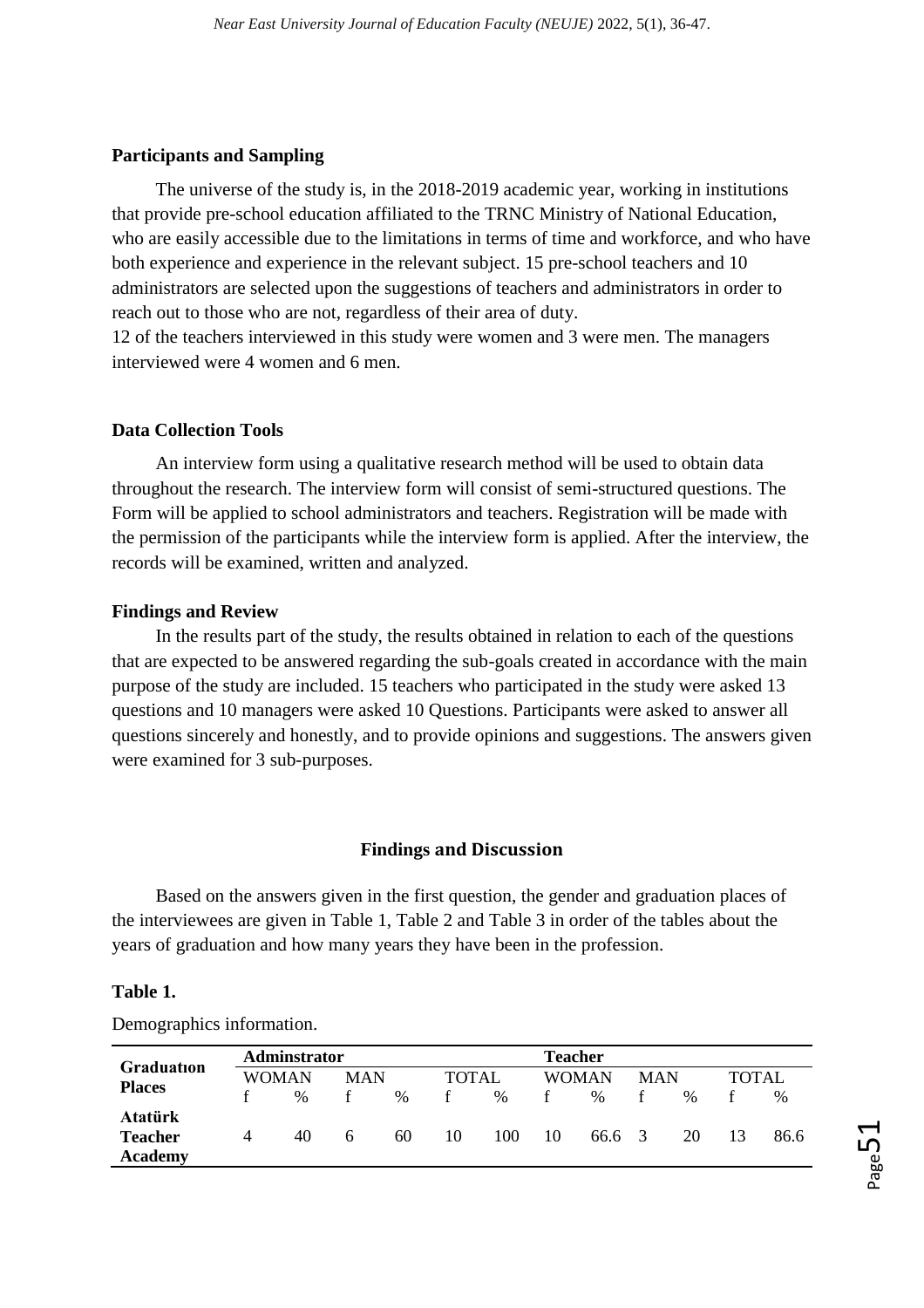| (Teachers)                            |                          |   |                          |                          |   |                          |                    |                          |     |
|---------------------------------------|--------------------------|---|--------------------------|--------------------------|---|--------------------------|--------------------|--------------------------|-----|
| Collage)                              |                          |   |                          |                          |   |                          |                    |                          |     |
| Gazi<br>University                    | $\overline{\phantom{0}}$ | - | $\overline{\phantom{0}}$ | $\overline{\phantom{0}}$ | - | $\overline{\phantom{a}}$ | 6.66<br>$\sim$ $-$ | $\overline{\phantom{a}}$ | 6.6 |
| <b>Anadolu</b><br><b>Universitesy</b> | $\overline{\phantom{0}}$ | - | $\overline{\phantom{0}}$ | $\overline{\phantom{0}}$ | - | $\overline{\phantom{a}}$ | 6.66<br>$\sim$ $-$ | $\overline{\phantom{a}}$ | 6.6 |

| 1 avit 4.      |                          |                                     |                          |                          |   |         |       |               |                          |                          |                          |      |  |
|----------------|--------------------------|-------------------------------------|--------------------------|--------------------------|---|---------|-------|---------------|--------------------------|--------------------------|--------------------------|------|--|
| Graduation     |                          |                                     |                          | <b>Adminstrator</b>      |   | Teacher |       |               |                          |                          |                          |      |  |
| Years          |                          | <b>TOTAL</b><br>WOMAN<br><b>MAN</b> |                          |                          |   |         | WOMAN | <b>MAN</b>    |                          | <b>TOTAL</b>             |                          |      |  |
|                | F                        | $\%$                                | F                        | $\%$                     | F | $\%$    | F     | $\frac{0}{0}$ | F                        | $\%$                     | F                        | $\%$ |  |
| 2010 And Later | $\overline{\phantom{0}}$ | $\overline{\phantom{a}}$            |                          | 10                       |   | 10      | 4     | 26.6          | 3                        | 20                       | 7                        | 46.6 |  |
| 2000-2009      |                          | 20                                  | $\overline{\phantom{a}}$ | $\overline{\phantom{a}}$ |   | 20      | 4     | 26.6          | $\overline{\phantom{a}}$ | $\overline{\phantom{a}}$ | -                        | 26.6 |  |
| 1990-1999      |                          | 20                                  |                          | 50                       |   | 70      | 4     | 26.6          | $\overline{\phantom{a}}$ | $\overline{\phantom{a}}$ | $\overline{\phantom{0}}$ | 26.6 |  |

**Table 3.**

**Table 2.**

| Time Spent In The Adminstrator |              |                          |            |      | Teacher |                          |                |      |                          |                          |                          |      |
|--------------------------------|--------------|--------------------------|------------|------|---------|--------------------------|----------------|------|--------------------------|--------------------------|--------------------------|------|
| <b>Profession</b>              | <b>WOMAN</b> |                          | <b>MAN</b> |      | TOTAL   |                          | WOMAN          |      | <b>MAN</b>               |                          | <b>TOTAL</b>             |      |
|                                |              | $\%$                     |            | $\%$ |         | $\%$                     |                | $\%$ |                          | $\%$                     |                          | $\%$ |
| $1 - 9$ year                   |              | 20                       | 4          | 40   |         | 60                       | 4              | 26.6 | $\mathcal{R}$            | 20                       |                          | 46.6 |
| 10-19 year                     |              | 20                       |            | 20   | 4       | 40                       | $\overline{4}$ | 26.6 | $\overline{\phantom{a}}$ | -                        | $\overline{\phantom{a}}$ | 26.6 |
| 20-29 year                     | -            | $\overline{\phantom{0}}$ | -          |      |         | $\overline{\phantom{0}}$ | 4              | 26.6 | $\overline{\phantom{a}}$ | $\overline{\phantom{a}}$ |                          | 26.6 |

### **Quantitative Information for Managers**

5 out of 10 managers interviewed are taking place at their school this year. 5 out of 10 managers interviewed do not have inclusion practices at their school this year. 4 of these 5 managers have had experience of applying Fusion at least 1 time in past years. A person among the managers interviewed has never witnessed such a practice before. He has no experience in this.

This year, 25 students in one's school, 1 in one's school, 2 in one's school, 3 in one's school and 5 students in another's school, who are given mainstreaming education in their school this year, benefit from mainstreaming practices.

## **Table 4.**

*Status of receiving inclusive education or not*

| <b>Number of Students Taking Inclusive Education</b> | <b>Number of School</b> |  |
|------------------------------------------------------|-------------------------|--|
| 10 and above                                         |                         |  |
| $5-9$                                                |                         |  |
|                                                      |                         |  |
| $1 - 4$                                              |                         |  |

This year, one of the 5 principals who did not receive mainstream education at their school had two students who did not receive mainstream education, but were thought to have, and in the two principals' school there was a student who did not receive mainstream education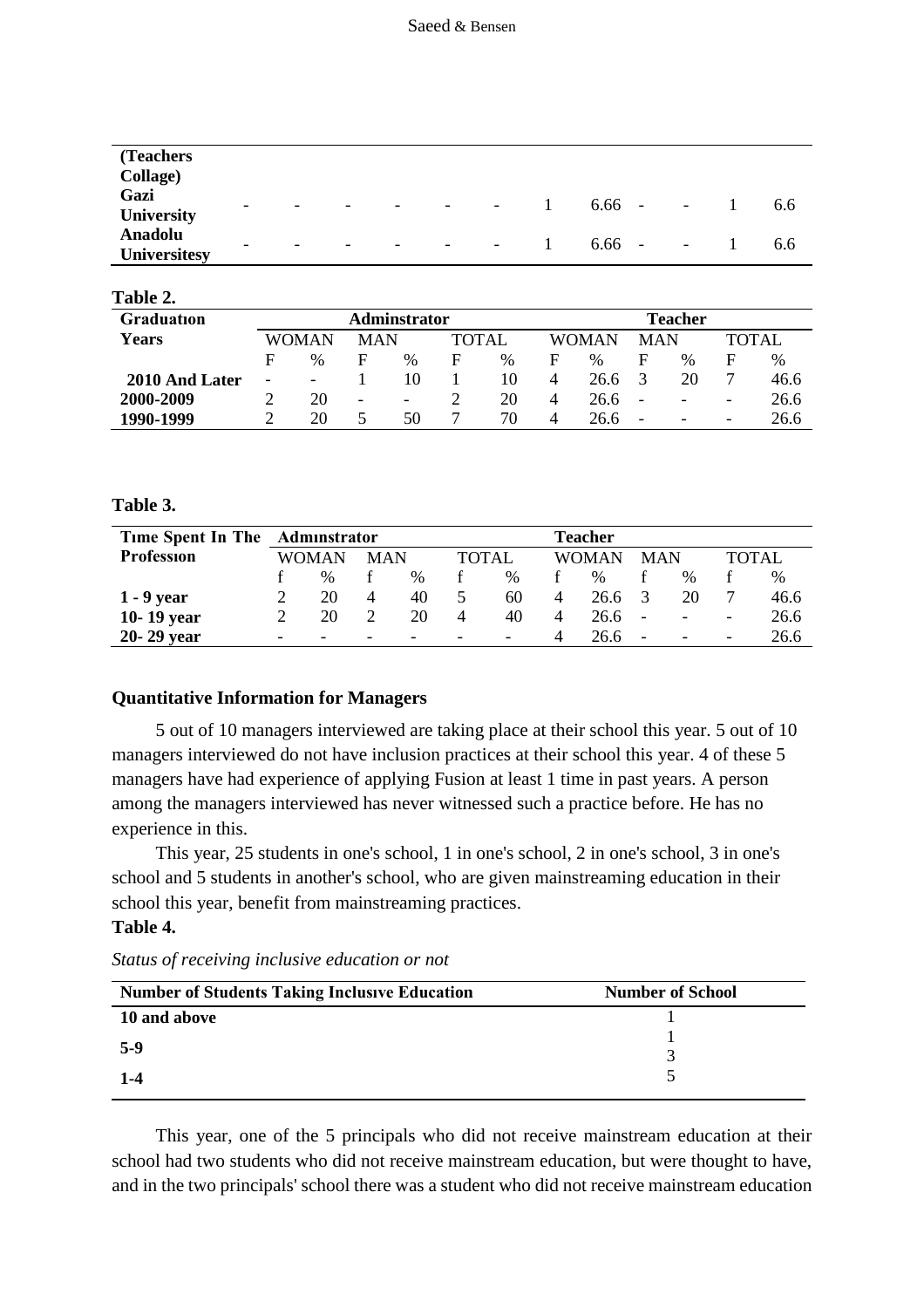but was thought to have. All students who think that 5 administrators who have had mainstreaming practice in their school should receive inclusive education.

## **Quantitative Information for Teachers**

This year, mainstreaming practices are taking place in the classrooms of 7 of the 15 teachers interviewed. 8 of the 15 teachers interviewed do not practice mainstreaming in their class this year. 4 of these 8 teachers have had experience in mainstreaming at least once in the past years. Among the teachers interviewed, 2 people have never witnessed such a practice before. He has no experience in this matter. This year, 2 students in the classroom of one of the teachers who are given mainstream education, 1 in the class of one of them, 1 in the class of three, and approximately 5-6 students receive mainstream education in the classes where two branch teachers attend.

## **Table 5.**

| <b>Number of Students Receiving Inclusive Education</b> | <b>Number of classes</b> |
|---------------------------------------------------------|--------------------------|
| 5 and above                                             | $\overline{\phantom{0}}$ |
| $3-4$                                                   |                          |
| $1 - 2$                                                 |                          |
| Any                                                     |                          |

One of the 8 teachers who did not receive mainstream education in her class this year has a student who does not receive mainstream education but is thought to have, and a teacher has three students who do not receive mainstream education but are thought to have. All students in need of mainstreaming receive this training in the classrooms of 7 teachers.

# **Findings Related to Sub-Goals**

The findings obtained as a result of the interviews were analyzed for three subpurposes. In this section, the findings obtained from the comments of the interviewees are included depending on the sub-goals.

# **What are the opinions of preschool administrators and teachers in the TRNC about the necessity of mainstreaming education?**

All of the 15 teachers and 10 administrators who participated in the interviews and worked in the pre-school period in the TRNC, argue that mainstreaming education is necessary in the preschool period. Considering the answers given by the instructors and teachers to the 3rd and 12th questions, it is seen that they support the mainstreaming education. The interviewees emphasized that this training will provide a great increase in the social development of individuals with special needs, as well as that normally developing individuals show sensitivity to differences, respect different individuals and allow them to be accepted among them. The teachers and administrators who argue that the learning that takes place in pre-school age is more permanent and forms the basis of all learning, express that it is very correct to give inclusive education especially in this period. The teachers, who expect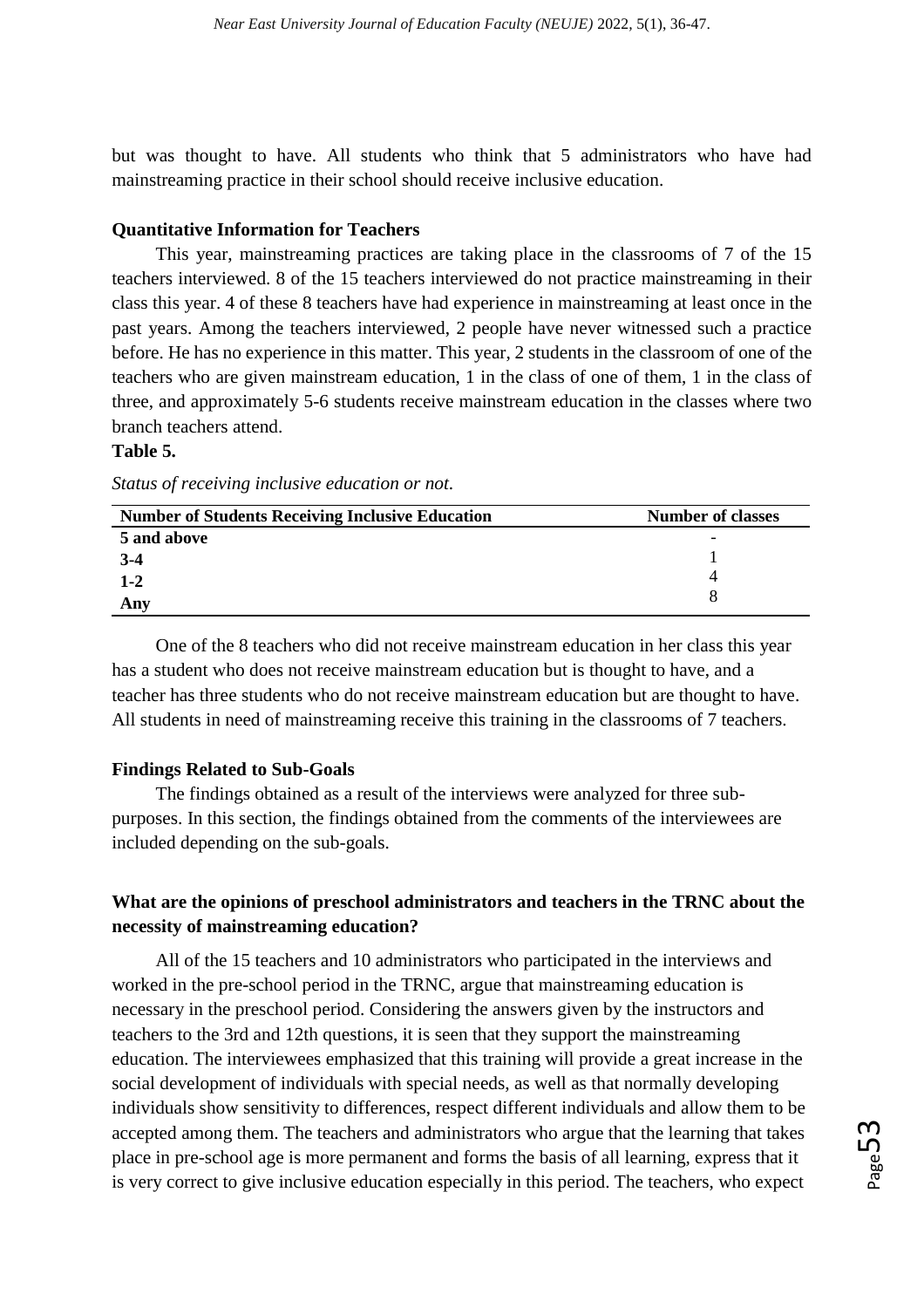the social development of individuals with special needs, especially with inclusive education, say that the child will be happy to be in the classroom. Academic development of individuals with special needs is taken to the second plan. The priority is to prepare specially educated students, who are a part of society, for society. In order to be able to express themselves in the community, to be accepted, to communicate with their peers, to obey the rules, to discover their capacities and abilities, there is a great need for inclusive education.

*"If mainstreaming education is taken in pre-school period, the progress of the individual with special needs will be faster." Teacher 1*

*"The necessity of inclusive education can be discussed under two headings. The first of these is that it is evaluated in terms of normally developing individuals in the classroom, thanks to the inclusion education, they develop against differences and realize at an early age that obstacles are not a contagious disease and that we should include individuals with special needs. Second, it is evaluated in terms of individuals with special needs. It is very necessary for them because they will become part of society in the future. Fusion is the most important part of their development." Teacher 4*

*"Inclusive education is very necessary for students to acquire a social environment and to adapt with their peers. Because children learn a lot from each other. That's why they should be together." Teacher 5*

*"Taking the child forward from his current situation, making him psychologically happy, is my biggest expectation from mainstreaming practices." Teacher 11*

*"Inclusive education is very necessary in the preschool period when they start to learn new values. Individuals with special needs should also be able to establish social relationships. They must be able to stand on their own feet. At least they should be able to go to the canteen alone and express what they want." Teacher 14*

All 10 managers interviewed emphasized that mainstreaming is a part of the training. Managers, who say that education is a process, say that this period is the most suitable period for inclusive education. They state that the sooner the inclusive education is started, the better results can be obtained, but knowing the degree of the individual with special needs should be determined correctly how many days they will be in schools in a special education institution. The managers interviewed emphasized that individuals with special needs should accept that they are not at the same level with normally developing individuals and that they should support these children to reach the maximum point they can come without force.

*"In this period when the foundations of the child's development are laid and he becomes an individual, the mainstreaming practice is skipped and it*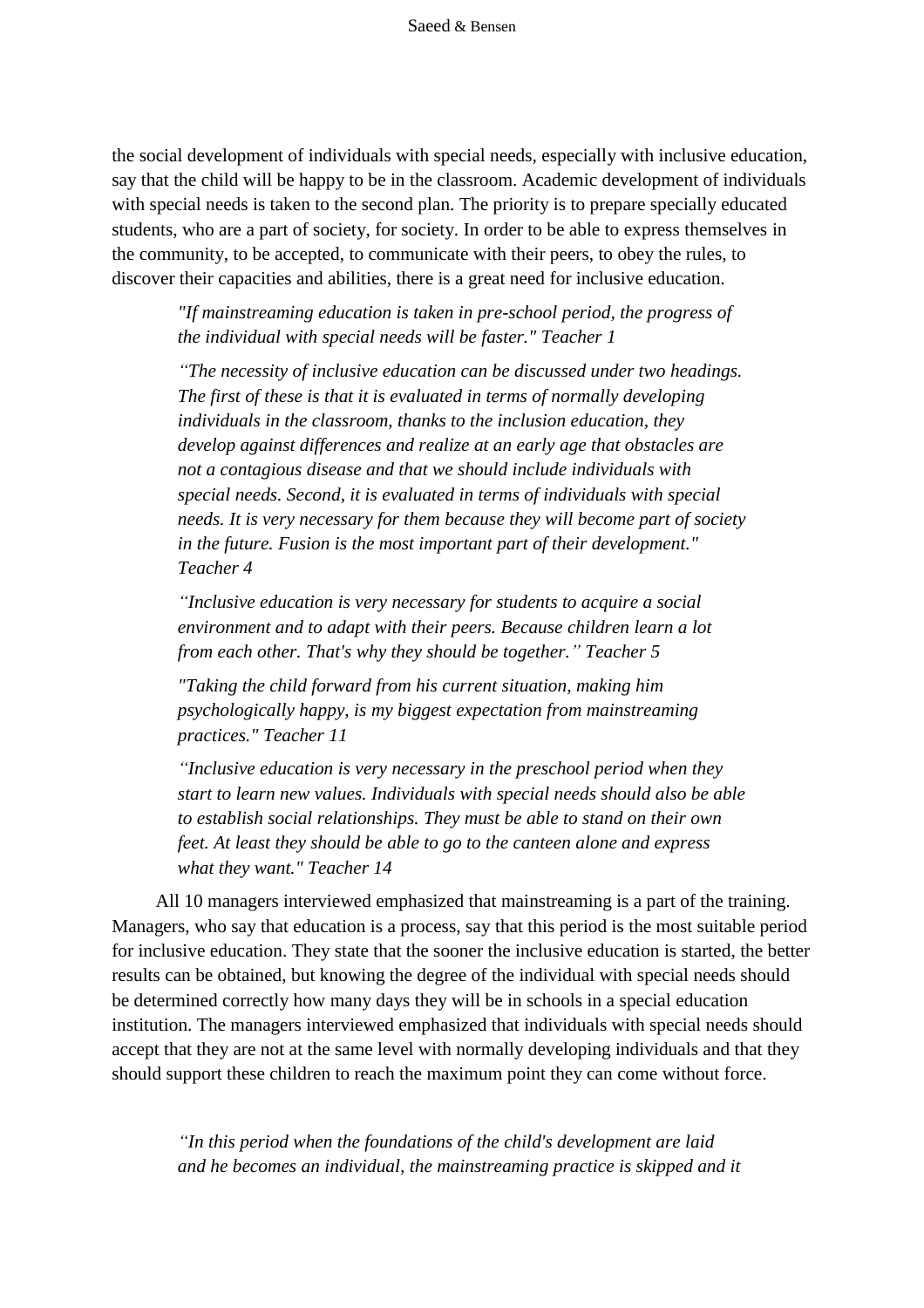*becomes much more difficult if left to the next years. In this period when the personality development of children is formed, their awareness also increases. If the child is accepted by his peers from a young age and feels belonging to the school, he will continue his education easier in the future." Adminstrator 1*

*"Inclusion education aims to improve social and behavioral skills rather than academic skills. Respect and etiquette should be gained." Adminstrator 8*

*"It is also very important to identify individuals with special needs in the preschool period. We found that the early mainstreaming training given after the detection was very useful. I think it will be more effective to start in these years compared to other years." Adminstrator 10*

# **What is the level of knowledge of administrators and teachers working in preschool institutions in the TRNC on inclusion?**

None of the 15 teachers who participated in the interview who work in pre-school institutions in the TRNC find themselves sufficient about inclusive education. The teachers participating in the interviews say that there is not enough in-service training that they have as much knowledge as they learned in the mainstreaming classes in their last undergraduate or graduate applications. They state that they attended in-service trainings about special education, but they did not provide information about mainstreaming education, so their own ignorance affected children negatively. Teachers who have never encountered students who have received inclusive education in their class before say that they do not need to do much research and improve themselves because they do not have experience and that such a thing has not happened, but they say that education should be organized because they may encounter such a thing at any time. Teachers who frequently encounter inclusion practice in their class try to improve themselves with their own means.

*"I'm not enough and we can never get enough. It is always a subject we need to improve ourselves. The number of children participating in mainstreaming is increasing day by day."* Teacher 5

*"We had a lecture on mainstreaming at the university. But when I got into it, I realized that I didn't have enough information."* Teacher 6.

By looking at the 4th of the interview questions, it can be said that none of the 10 administrators who work in preschool institutions in the TRNC and who participated in the interview find themselves sufficient in inclusion education. They say that inclusive education is provided for special education, but no special education is given on mainstreaming education. 5 managers who participated in the interview stated that they tried to learn about inclusion education with their own efforts, and that they did this by exchanging information on the internet, private courses provided with money, special education teachers coming to their schools and sometimes by exchanging information with their colleagues. The vast majority of managers complain that there are not enough courses or in-service training related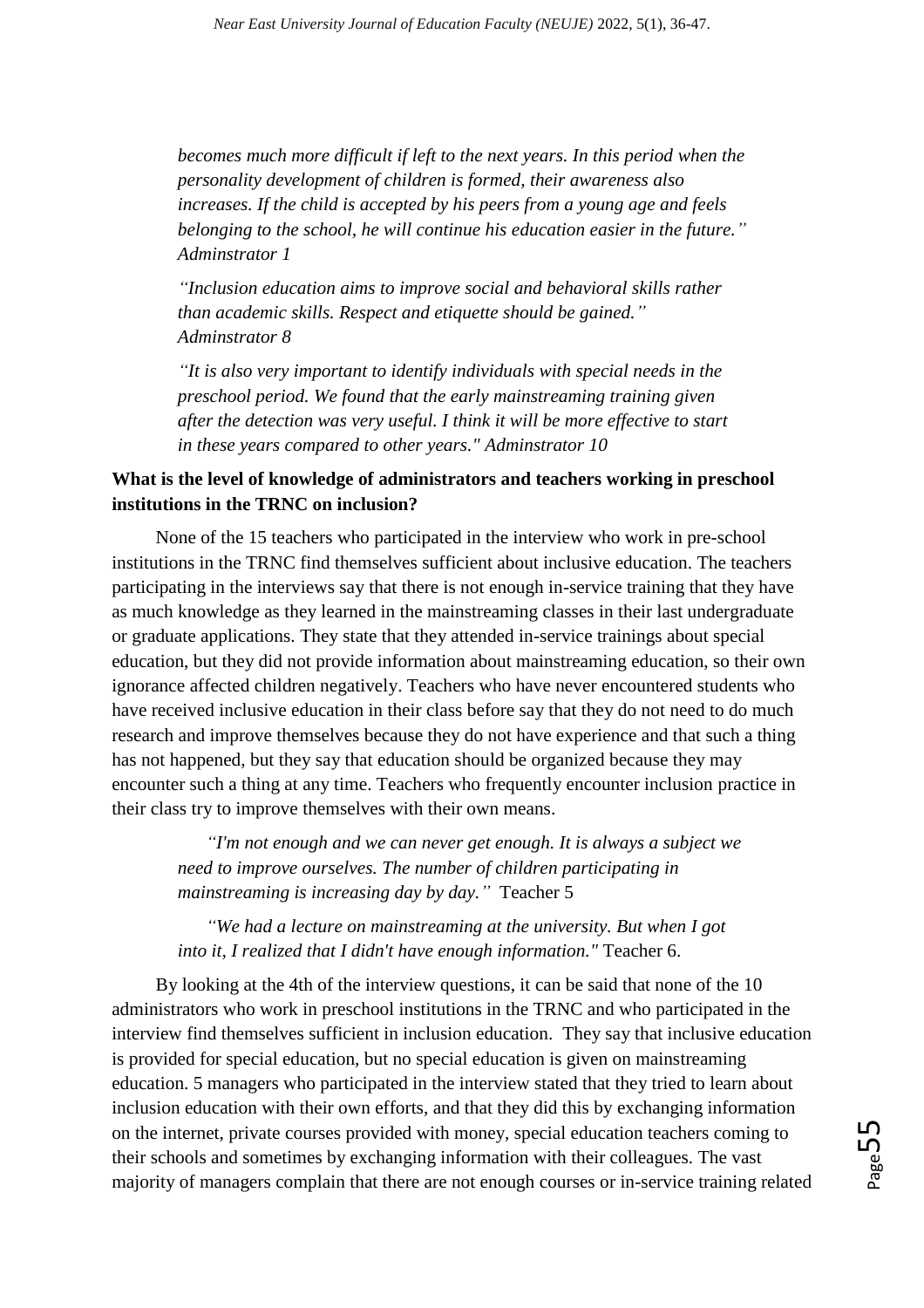to inclusion training. If it is organized, they will participate with love and want to address their shortcomings in this issue.

*'My knowledge on this subject is not sufficient. When I first met in 2011, I didn't know what to do."Adminstrator 2*

*"As managers, we have not received any training on inclusion practices. We are education leaders. We should be informed about this." Adminstrator 5*

*"I have taken courses on mainstreaming applications in undergraduate and graduate degrees, but I am not well-equipped. There are not many courses on this subject. We are trying to research and improve on the internet." Adminstrator 8*

# **What kind of problems and limitations do administrators and teachers encounter in inclusive education applied in preschool institutions in the TRNC?**

Based on the answers given by the teachers who participated in the interviews to the 5th, 7th and 9th questions, it can be said that the biggest problem faced by the majority of teachers in inclusive education is the excessive class size. They say that because of the large size of the class, they both do not care enough for the individual receiving inclusive education, and that they do not care enough for the rest of the class. Many of the teachers interviewed state that they have difficulties in the classroom because they do not know how to behave with special needs individuals. According to the interviewer teachers, sometimes the child has nervous breakdowns, attacks, can act aggressively, can make strange sounds, sometimes he is overly sensitive to sound, especially in musical mastery, he tries to escape from the classroom, acts untimely meaningless, distracts the normal developing individuals with his behaviors and disrupts the flow of activities. In these situations, teachers say they don't know what to do. Several teachers say an assistant should be found for the specially trained student in the classroom. Another problem faced by one of the teachers who participated in the interview is the tension and sensitivity they experience when the drugs used by individuals with special needs are in the change period or when they are sleepless or when they have an illness such as flu or cold. In such periods, they observe that individuals with special needs are more aggressive and incompatible in the classroom than ever before. Teachers say that they have difficulties in maintaining classroom control, maintaining activity and paying attention to students in these situations. Therefore, teachers say that they cannot provide the academic information they want to give at the desired time and that the education of normally developing individuals can be disrupted. They say that they cannot take their eyes off of individuals with special needs, they must be extremely cautious in case they suddenly escape from the classroom or hurt themselves or their friends, so they sometimes notice the problems experienced between normally developing students late, and therefore, in-class discussions increase uneasiness. Another problem encountered is that a normally developing student, observed by a few teachers, imitates his special needs friend. The students don't perceive that his behavior is involuntary, they imitate him for fun. They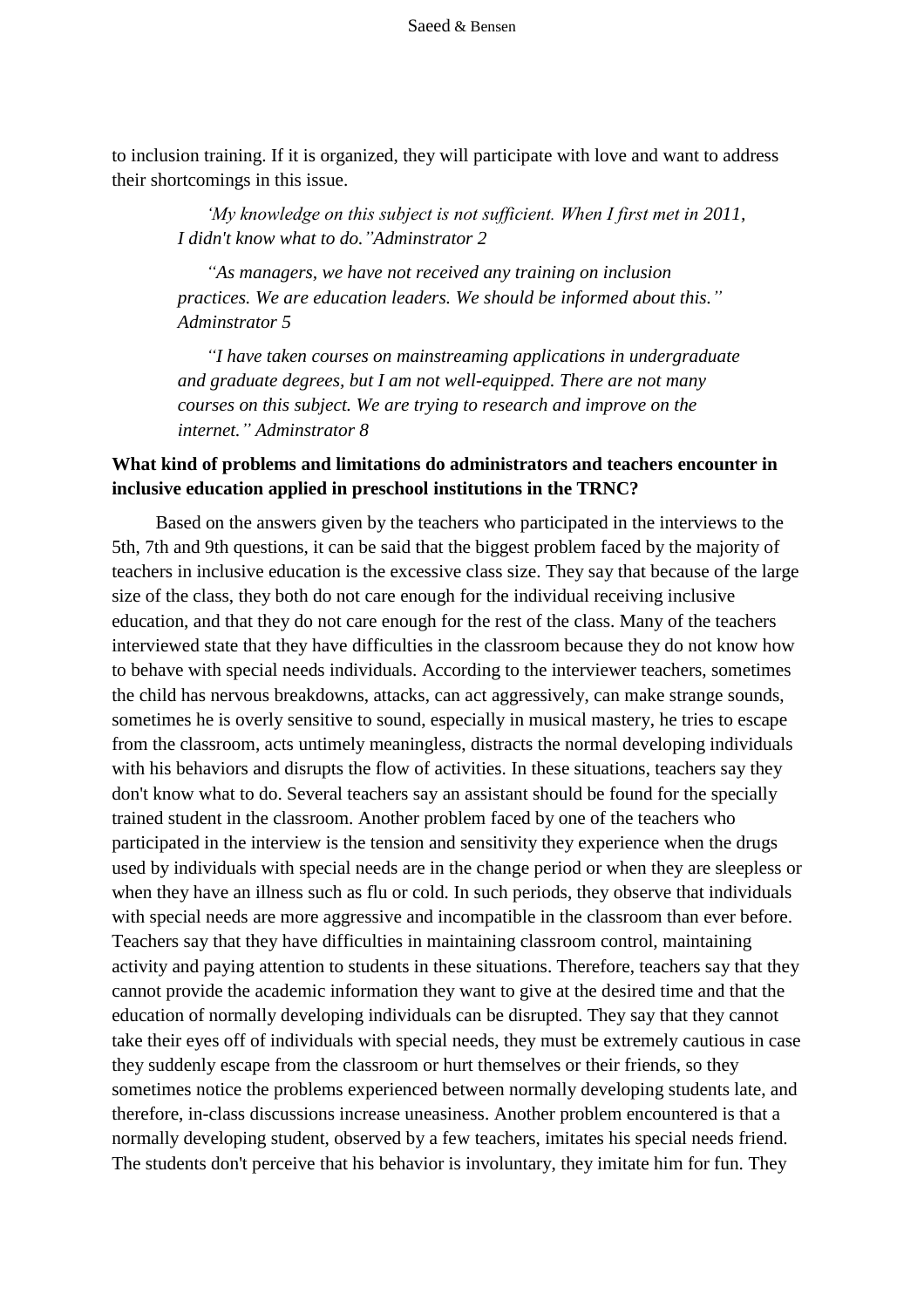both exhibit negative behaviors and sometimes the individual with special needs thinks that they are mocked. Friendships are damaged. Sometimes, when he fails at the given event, his normal developing friends treat his special needs friends as unsuccessful. Some of the teachers report that they have difficulties in this regard. No matter how much it is told, he says that the other person is a child and sometimes he cannot understand the situation and makes fun of his friend, which can make a person with special needs sad, unhappy, angry, and aggressive. Three of the teachers participating in the interview do not make a special presentation for their special needs friends who will attend the class. Other teachers talk about the student one day when he is away. It is discussed that differences exist at every moment of our lives, that the person who will come is different from them, that they sometimes need to be protected, what behaviors they may like or behaviors that they cannot love. However, over time, many of the teachers intervene in the discussions between children and say that they help them communicate healthily. A few teachers say it gives normal developing individuals in the classroom the responsibility to protect their specially trained friends so that the problems are reduced. In their answers, teachers say they prepare activities at the level they should, and expect them to do as much as they can without forcing specialneeds students. Sometimes they say that when there is an event that they can't do, they organize something that they can do for them. So they don't feel unsuccessful, they don't get upset, they don't cause problems, and the order in the classroom doesn't break down.

While providing inclusive education, teachers also suffer due to many deficiencies experienced by the Ministry of National Education. The biggest limitations they experience are that special education is not compulsory, in-service training and courses are not sufficient, there are no permanent special education specialists in schools, the structure of the school and the classroom is not designed for specially educated individuals, lack of resources and materials, special needs individuals have to pay serious money to special education. Problems such as the poor quality of the special education offered by the state, the transportation problem of special education, the slow progress of the process of reporting the reports of individuals with special needs. Most of the teachers interviewed also experience difficulties due to the families' attitudes. Few teachers interviewed say they have come across families who are interested, accepting their child's situation, and open to development and learning. Many teachers say that families find it very difficult to accept the situation of their child, they deny it and prevent their children from getting the right education. Teachers say that the reason for this negativity is environmental pressure and fear of being labeled. They state that generally the families of normally developing individuals behave helpful and cooperative but the families of individuals with special needs are not understanding enough. Teachers emphasize that the content of the applied mainstreaming should be continued at home as it is carried out at school. The family's attitude plays a huge role in this. Teachers state that they expect support from the school administration in this regard and family trainings should be organized. Many schools say they do this. In addition, families sometimes find shadow teachers for their children. These shadow teachers can be unconscious. One of the teachers interviewed stated that they had a problem in this matter as well. The child has difficulty adapting to the classroom due to the frequently changing shadow teachers.

 $\sum_{\text{age}}$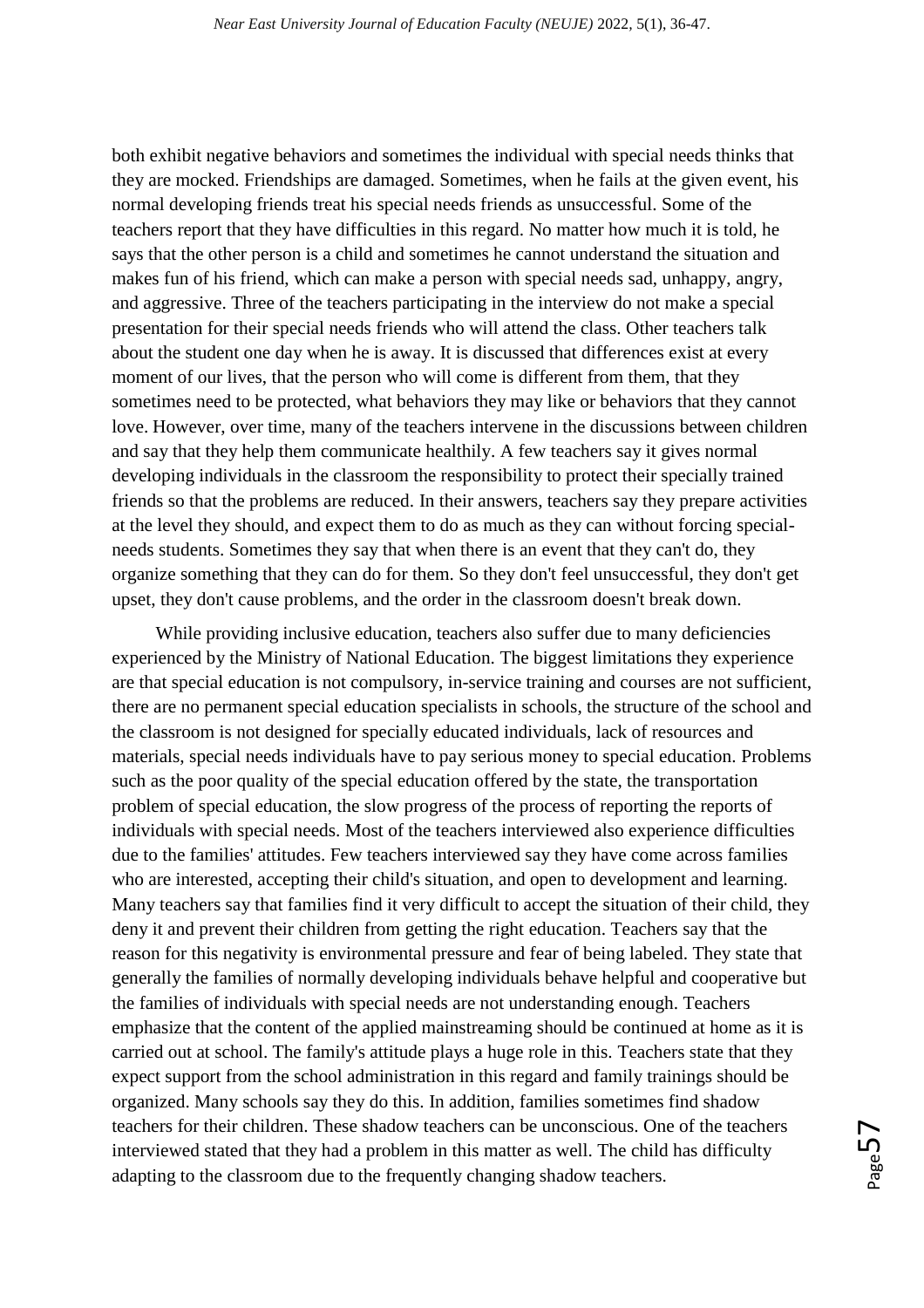*'The Ministry of National Education should develop policies on this issue. The biggest wall we have thrown is that we are told that there is no money. Shadow teachers can be taken into these classes. A mobile data collection system can be established. The mainstreaming application can be controlled and turned into a curriculum. Information can be made. Only naive, simple, superficial steps are being taken now. Special education specialists sent to schools part-time are insufficient in terms of time. The functioning of special education teachers can be regulated." Teacher .5*

*"Students with nerve problems, who do not like contact and noise create a tense environment in the classroom. They overreact and go crazy in applause, exuberant moments, and musical events. Normal students are afraid at these moments, unable to understand his behavior and are badly affected." Teacher .6*

*"The disruption of the special education of the person with special needs, my insufficient knowledge, and my hesitation as to whether he can do the activities I have prepared or not are always a factor in our problems. Sometimes I have trouble explaining my activity in a way that he can understand. As such, I cannot actively add the child to the activity. I cannot manage in crisis situations. Normally developing students are afraid. I can't afford all of them." Teacher 8*

*"The physical structure of the class and the number of students affect us negatively. I cannot take care of the students closely because they are crowded. If I was to deal closely with the individual with special needs, I would neglect others" Teacher 14*

*"Families do not accept their children's situation. They are rebelling. They are looking for a criminal. On the contrary, they will accept it and be conscious of how far they can advance their children. They will not exceed the child's capacity and declare the child unsuccessful. They will not bring these types of children to school on medication changes, while they are sick or sleep deprived. In such cases, we are experiencing serious problems." Teacher 12*

Based on the answers given by the administrators to the 9th question, it can be said that the biggest problem in the realization of mainstreaming applications is the lack of knowledge of the administrators and teachers and the lack of in-service training or courses to fill this gap. Managers cannot find a service to consult in such situations. They urgently request the appointment of special education specialists to schools from the Ministry of Education. Parttime experts in central schools are sometimes inadequate. The increasing number of students who receive mainstreaming shows us that special education specialists should increase. In addition, the administrators in the interview say that the procedures for issuing reports for the student to whom the mainstreaming will be applied are very slow.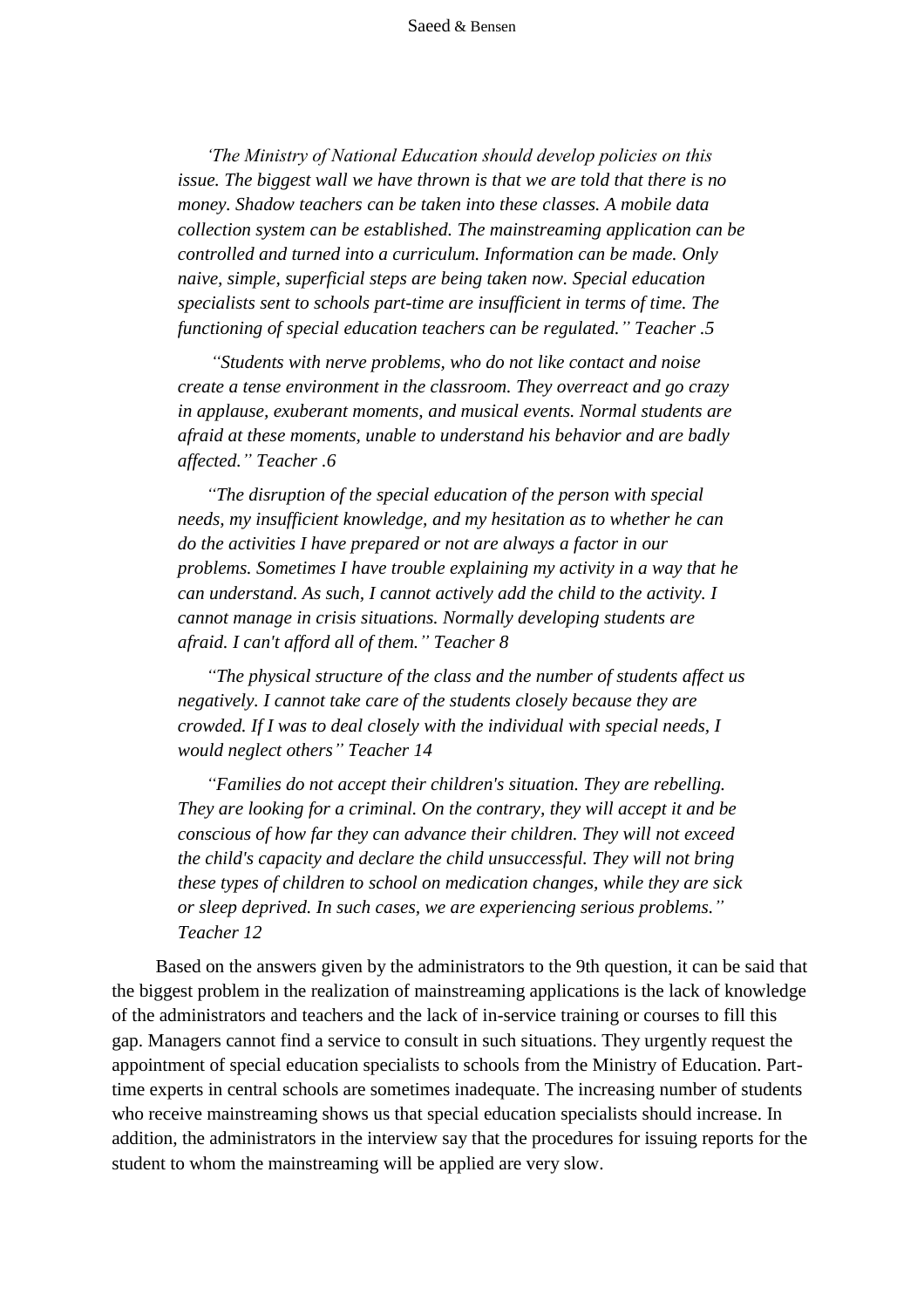The administrators interviewed state that the teachers with whom they work behave selflessly and make a lot of effort for these children, parents are frequently interviewed, but they are faced with problems by the families. Only 2 of the 10 executives interviewed meet with parents who act cooperative and understanding.

*"The Ministry of National Education should prepare a detailed portfolio for individuals with special needs and present them to the teacher. The state should open an unimpeded special education school in the center. An institution that people can trust and where reliable personnel work. In addition, in-service trainings need to be done and supervised in schools. The Ministry should make the reports about these children in an impartial and accurate manner. Special education unit should be opened. If necessary, the families of these children should be rehabilitated. Unfortunately, these are not met and their lack always contributes to our troubles." Adminstrator .2*

*"Our parents find it difficult to accept the situation of their child with special needs. They should accept and be open to education." Adminstrator 5*

*"Families should push their children to both school and special education and ensure their continuity. Unfortunately, most of them cannot. Students who disrupt their special education or mainstreaming practice at school have difficulty adapting to the school. In addition, families should behave in parallel with education at home, school and special education. Otherwise, our teachings will not consolidate and we will always have to start over." Adminstrator .9*

#### **Result and Discussion**

We can say that all 15 teachers and 10 administrators who participated in the study were not against the realization of mainstreaming practices in their classrooms and schools, and they found this practice necessary and supported. As a result of the interviews, it was observed that teachers and administrators found mainstreaming education very necessary, they were open to development on this subject, and especially those who had experience in mainstreaming practice research and develop themselves with their own means. Demir and Seçil (2011) in the study in which they obtained the opinions of classroom teachers experienced in inclusive education, stated that in parallel with the results obtained as a result of the data obtained in this study, inclusive education is extremely important and that inexperienced teachers have difficulties in the activities carried out for inclusion education. As a result of the interviews, it was concluded that all the interviewees felt inadequate in inclusion practices and found their knowledge to be insufficient. Teachers and administrators need to be trained in relation to the relevant subject. However, they say that there are not enough in-service trainings, courses or seminars regarding mainstreaming practices in our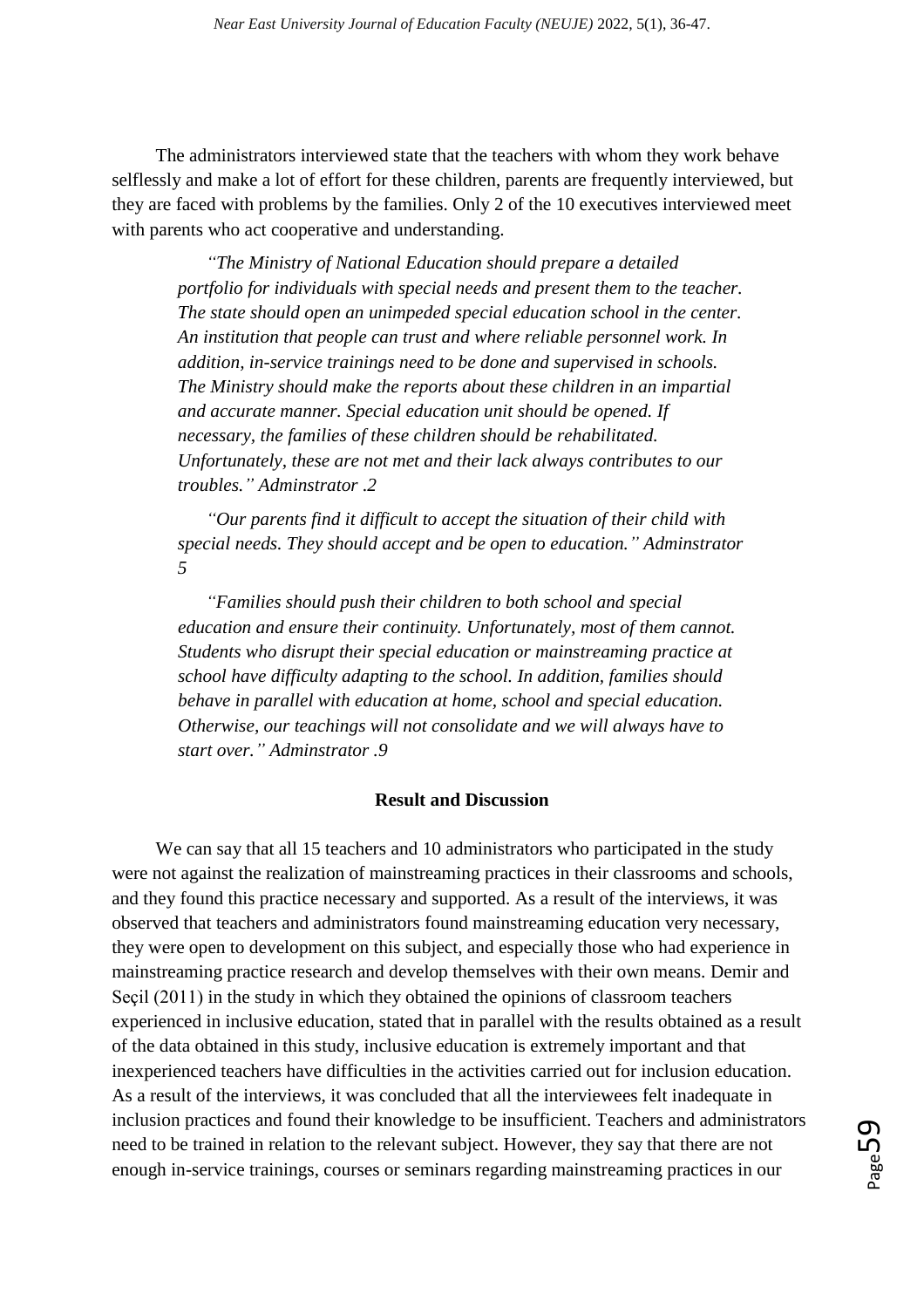#### Saeed & Bensen

country, there are no special education experts to be consulted in many schools, and special education specialists working part-time are not sufficient in terms of time, so they have difficulty in finding an environment to train themselves. The number of students enrolled in schools and applying for inclusion has increased from day to day, but the physical structure of schools is not according to individuals with special needs and there is a lack of tools and equipment suitable for their education, so they have difficulties in the functioning of inclusion education. Babaoğlan and Yılmaz (2010) in a study that examined the competence of classroom teachers in inclusion education, they stated that classroom teachers were inadequate against inclusion education and felt incomplete about the use of various tools and accessories.

Many of the interviewees stated that, in line with the feedback they received from the parents of their students, the state-owned private education institution was operated under very bad conditions, there were no reliable personnel, all disability groups were gathered in the same class, and therefore parents were hesitant to take their children there. Therefore, parents say that they apply to private institutions for special education, but they also operate at high prices, and they have difficulty in meeting this in their families. In addition, parents have difficulties in bringing their children to and from the special trainings given during working hours, as adequate transportation is not provided. In this case, the special training part of mainstreaming practices is hampered. According to the results of Aykara (2011) obtained in his study named 'The factors affecting the social adaptation of physically disabled students in the inclusive education process and school social service', they stated that by taking part in the same order with this research, families made great efforts to be the supporters of individuals in a material and spiritual way, but that inclusion education may sometimes experience disruptions in material matters.

In line with the answers given to the interview questions, it is stated by the interviewees that there are many successful aspects of mainstreaming practices. They observed that mainstreaming practices, which contributed greatly to the socialization of individuals with special needs, also gained a great awareness of normally developing individuals against disability groups and differences, and developed the values of helping each other, sharing, owning each other and friendship. While some of the teachers include their students who come to mainstreaming in their classrooms in all activities without separating them, some teachers say that this situation may vary according to the student's level of disability. The interviewer teachers and administrators who participated in the interview stated that they used methods such as observation, close follow-up, note-taking, observation form, while evaluating the mainstreaming education applied in their classes and teachers, and that they frequently consulted with the child's family and special educator.

#### **References**

Akcay, M., Karabag, T., Baglama, B. & Yucesoy, Y. (2019). Türkiye'de Kaynaştırma Eğitimi Üzerine Lisansüstü Tezlerine Genel Bir Bakış. *Cypriot Journal of Educational Sciences*, *14*(4), 641-651.